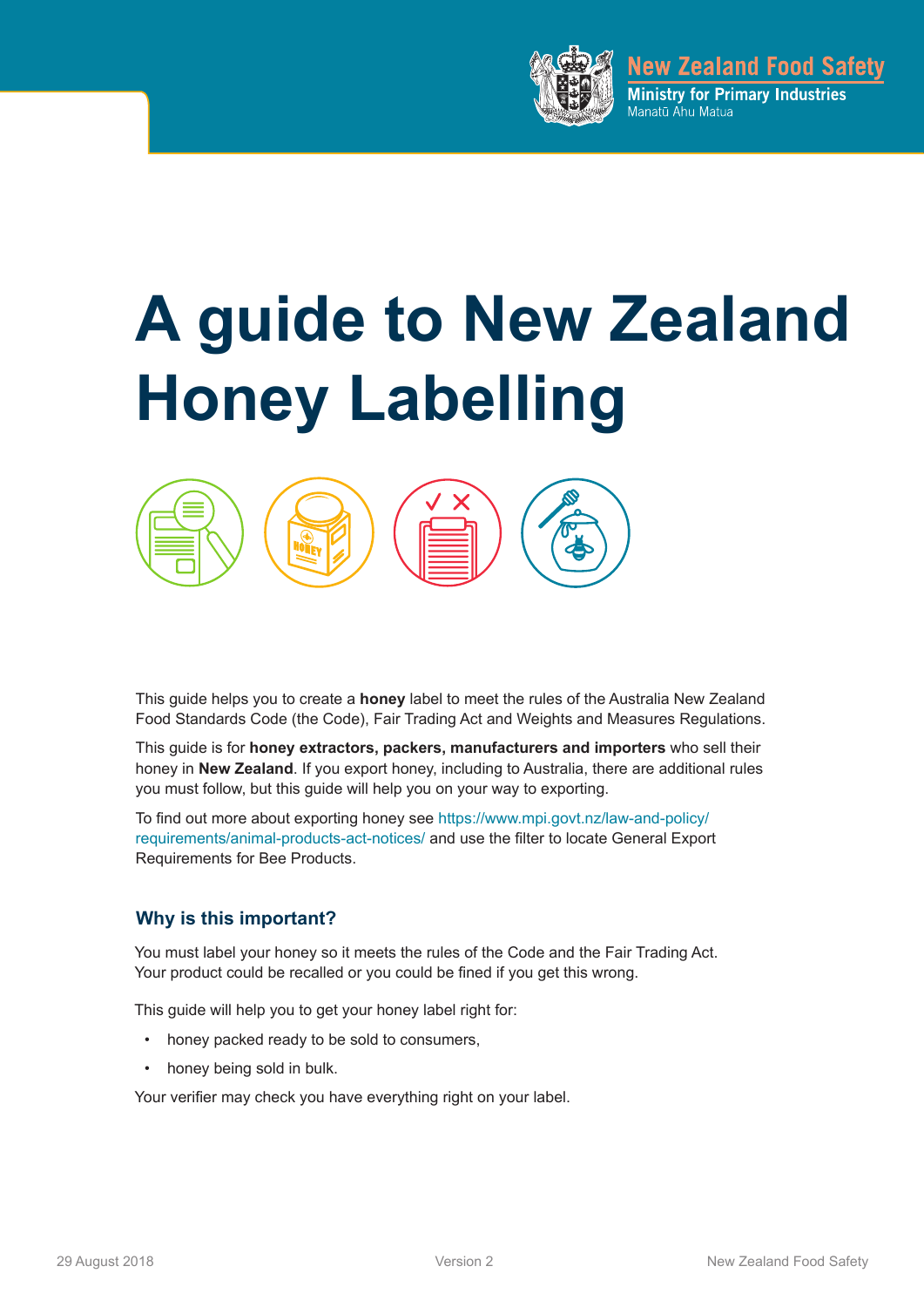### **Introduction**

#### **What do you need to do?**

- Make sure your product is 'honey'.
- Create your label.
- Make sure it meets the rules in the Code, the Fair Trading Act and the Weights and Measures Regulations.

#### **How should I use this guide?**

There are 2 parts to this guide:

- **1. The example label**  this helps you know what needs to go on your label.
- **2. The checklist**  this helps you make sure you've got the main parts covered so you meet the rules in the Code.

This guide has been written to help you know what needs to go on your label. We have split the guide into 3 colour coded sections – yellow, blue and green.

- **• Yellow** ensures your label is easy for consumers to understand.
- **• Blue** explains how to identify your honey.
- **• Green** helps consumers make informed decisions about your honey.

#### **Where can I find more information?**

#### **For more information on the Code**

- www.foodstandards.govt.nz
- This includes Standard 2.8.2 Honey, Standard 1.2.1 Requirements to have labels or otherwise provide information, Standard 1.2.7 Nutrition health and related claims, Schedule 4 Nutrition health and related claims.

#### **Nutrition Panel Calculator**

• http://www.foodstandards.govt.nz/industry/npc/Pages/Nutrition-Panel-Calculator-introduction.aspx

#### **Getting Your Claims Right Guidance**

• http://www.foodstandards.govt.nz/publications/Pages/gettingyourclaimsright.aspx

#### **Nutrition, health and related claims**

• http://www.foodstandards.govt.nz/industry/labelling/Pages/Nutrition-health-and-related-claims.aspx

#### **For more information on the Fair Trading Act**

• http://www.comcom.govt.nz/fair-trading/

#### **Fair Trading Act factsheet unsubstantiated representations**

• http://www.comcom.govt.nz/fair-trading/fair-trading-act-fact-sheets/unsubstantiated-representations/

#### **For more information on the Weights and Measures regulations**

• http://www.mbie.govt.nz/info-services/trading-standards/legal-metrology

#### **MBIE guideline on weights and measures for packers and importers**

• https://trademeasurement.tradingstandards.govt.nz/for-business/packaging-andor-selling-goods-byquantity/

#### **If you still need help, MPI recommends you contact a food labelling consultant to help write your label.**

• http://www.foodsafety.govt.nz/registers-lists/fsp-consultants.htm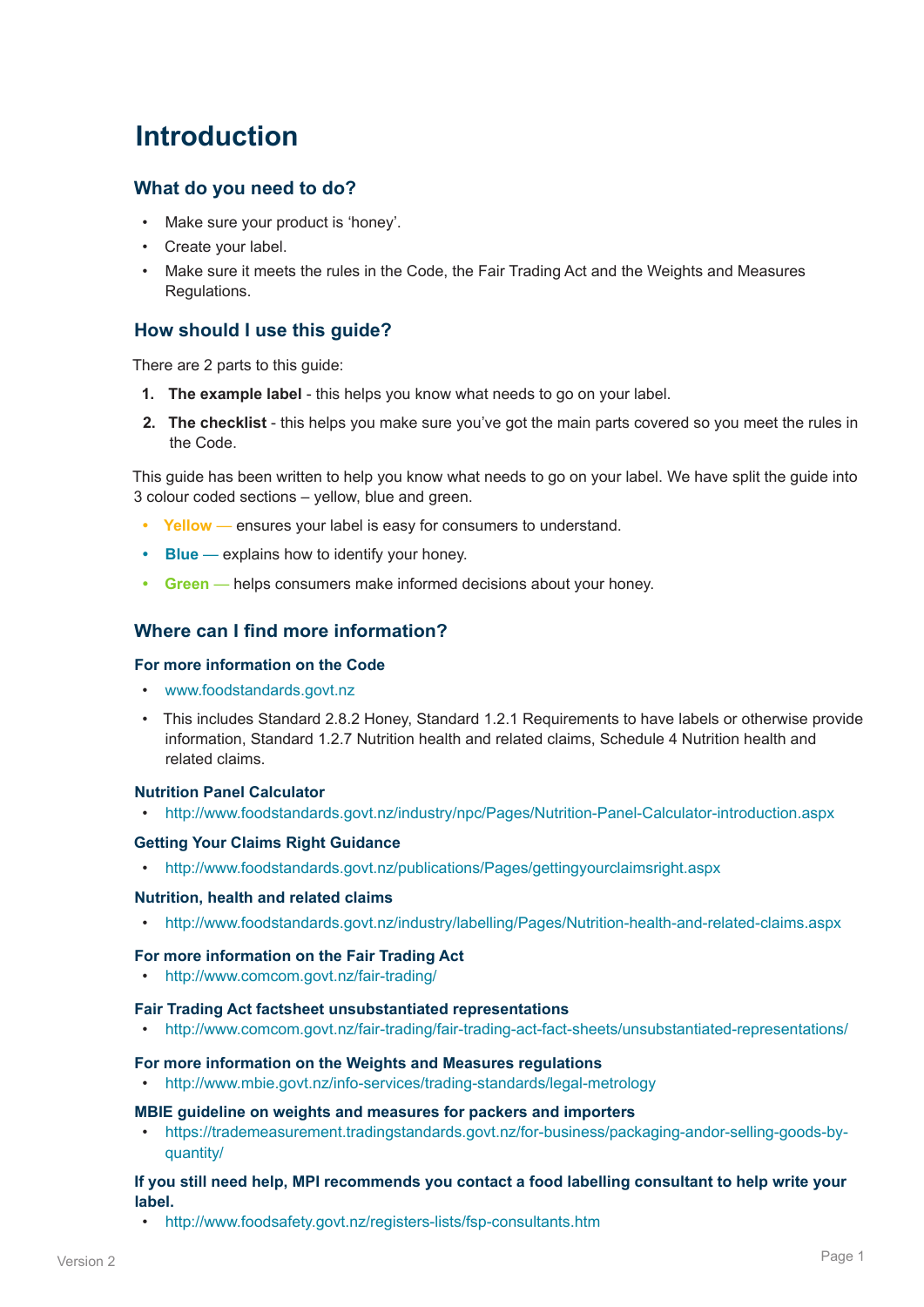| Version ∠ | $\sim$<br>Page ∠ |
|-----------|------------------|
|           |                  |

# Your honey label must:

- be easy to read. be easy to read.
- be written in English. be written in English. •
- only have statements which are: only have statements which are:
- ∘ truthful, accurate and do not truthful, accurate and do not mislead consumers. mislead consumers,
- able to be proven. able to be proven,
- meaningful to consumers. meaningful to consumers. ◦

# dentifying your food **Identifying your food**

Your label must clearly have: Your label must clearly have:

- An accurate name or description of the food. An accurate **name or description** of the food. To sell your food as honey, it must: To sell your food as **honey,** it must:
- be honey, be honey,
- have the word 'honey' on your label, have the word 'honey' on your label,
- ∘ have no less than 60% reducing sugars, have no less than 60% reducing sugars,
	- have no more than 21% moisture. have no more than 21% moisture.

 $FLOWERS FOOD L23$  Main St, Mellington, N

**Formalist Before**<br>Best Before<br>Best Before

274ABC

you must have evidence to be able to prove honey (e.g. mānuka or clover) on your label honey (e.g. mānuka or clover) on your label you must have evidence to be able to prove If you choose to include the **floral type** of • If you choose to include the floral type of this statement. this statement.



**Information, apart from the amount of food,**  Information, apart from the amount of food, can be put anywhere on the label. **can be put anywhere on the label.**

**that is not allowed on your label. This includes**  that is not allowed on your label. This includes You can't put anything in an advert for honey **Your honey label must: You can't put anything in an advert for honey**  pictures, words, and any other information in **pictures, words, and any other information in**  print or online (including websites). **print or online (including websites).**

## What is honey? **What is honey?**

collect, transform and combine with specific substances of their own, store and leave in the honey comb to ripen Honey is a natural sweet substance produced by honey collect, transform and combine with specific substances of their own, store and leave in the honey comb to ripen Honey is a natural sweet substance produced by honey insects on the living parts of plants, which honey bees insects on the living parts of plants, which honey bees bees from the nectar of blossoms or from secretions of living parts of plants or excretions of plant sucking of living parts of plants or excretions of plant sucking bees from the nectar of blossoms or from secretions and mature. and mature.

A PO Box, website or email address by itself A PO Box, website or email address by itself The **name and physical address of your**  The name and physical address of your New Zealand or Australian business. **New Zealand or Australian business.** is not enough. is not enough. •

**NUTRITION INFORMATION** 

Average Quantity per 19)<br>19)

Serving Services

Servings per package: 25

20

Energy

0 g 0 g 15.9 g 15.6 g ي.<br>ماهي

**Protection** 

Fat, total س میگردید.<br>مرگزارهای میگردید<br>مرگزارهای میگردید. Carbohydrate<br>Carbohydrate<br>Carbohydrate

Average<br>Average Quantity per Serving

0.4 g

1<br>13

78°<br>18

0 g  $\mathcal{E}$ 79.6 g 78.1 g 12 mg

0.08 g

- A **Best Before** date. This is optional if your • A Best Before date. This is optional if your honey has a shelf life of 2 years or more. honey has a shelf life of 2 years or more.
- to keep or make the food safe. Not usually to keep or make the food safe. Not usually Storage/use instructions for consumers **Storage/use instructions** for consumers required for honey. required for honey. •
- honey. To achieve this, consider if you need **honey. To achieve this, consider if you need statement remains true for the life of your**  statement remains true for the life of your on your label you need to ensure that the **on your label you need to ensure that the**  If you have included a content statement **If you have included a content statement to add a Best Before date and/or storage**  to add a Best Before date and/or storage instructions on your label. **instructions on your label.**

• A lot/batch identification which enables A **lot/batch identification** which enables you to trace your product if it needs to be you to trace your product if it needs to be<br>recalled.

 $\begin{picture}(20,20) \put(0,0){\line(1,0){10}} \put(15,0){\line(1,0){10}} \put(15,0){\line(1,0){10}} \put(15,0){\line(1,0){10}} \put(15,0){\line(1,0){10}} \put(15,0){\line(1,0){10}} \put(15,0){\line(1,0){10}} \put(15,0){\line(1,0){10}} \put(15,0){\line(1,0){10}} \put(15,0){\line(1,0){10}} \put(15,0){\line(1,0){10}} \put(15,0){\line(1$ 

• The amount of food in g or kg must be in<br>text 2mm or bigger and be near the name The **amount of food** in g or kg must be in text 2mm or bigger and be near the name

or description of the food.

or description of the food.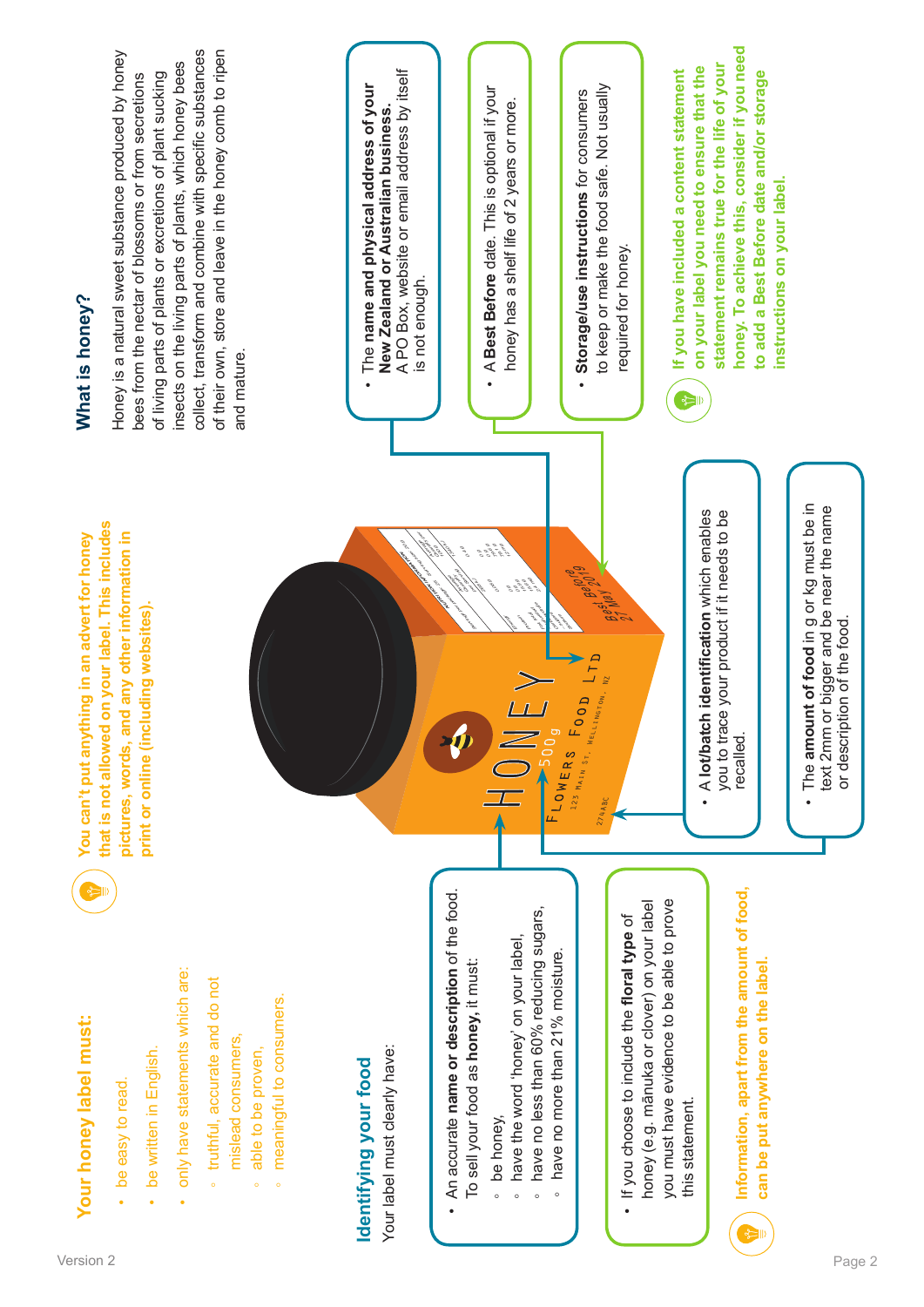| Your NIP must meet the rules about layout and content as stated in the Code,<br>Which shows the amount per serving and amount per 100g.<br>Nutrition information panel (NIP)<br>$\bullet$                                                                                                                                                                                                                                                                              | What claims can I make on honey?<br>the following rules:                                                                                                                                                                                                                                                                                |                            | You can make some claims about your honey sold as food so long as you meet                                                                                                                                                                                                              |  |
|------------------------------------------------------------------------------------------------------------------------------------------------------------------------------------------------------------------------------------------------------------------------------------------------------------------------------------------------------------------------------------------------------------------------------------------------------------------------|-----------------------------------------------------------------------------------------------------------------------------------------------------------------------------------------------------------------------------------------------------------------------------------------------------------------------------------------|----------------------------|-----------------------------------------------------------------------------------------------------------------------------------------------------------------------------------------------------------------------------------------------------------------------------------------|--|
| honey:<br>without modification. The layout is shown below for a 500g jar of                                                                                                                                                                                                                                                                                                                                                                                            | <b>Type of claim</b>                                                                                                                                                                                                                                                                                                                    | allowed?<br>$\frac{1}{15}$ | Rules to be met                                                                                                                                                                                                                                                                         |  |
| Santings per paradage: 25   Senting size: 20 g<br>NUTRITION INFORMATION                                                                                                                                                                                                                                                                                                                                                                                                | states, suggests or implies that<br>a food or a property of food<br>A health claim is a claim which<br>You can't make therapeutic<br>claims <sup>†</sup> e.g. antibacterial,<br>has, or may have, a health<br>Non Peroxide Activity,<br>Health claim<br><b>Total Activity</b><br>effect*.                                               | Х                          | allowed to be made about<br>therapeutic claims, can't be<br>Theraputic claims are not<br>Honey does not meet the<br>The rules in Standard 1.2.7<br>for health claims, including<br>nutrient profiling scoring<br>met for honey so can't be<br>any foods<br>criteria<br>made.<br>$\circ$ |  |
| Average<br>Quantity per<br>$\sqrt{\frac{3}{2}}$<br>78.1g<br>$12 \text{ mg}$<br>79.6g<br>0.4 g<br>$\circ$<br>$\circ$<br>Per Serving<br>Average<br>Quantity<br>$2.4 \text{ mg}$<br>$\frac{1}{2\pi}$<br>0.08 <sub>g</sub><br>15.9g<br>15.6 <sub>g</sub><br>$\circ$<br>$\circ$<br>Best Before<br>27 May 2019<br>Carbohydrate<br>-saturated<br>Fat, total<br>- <sup>sugars</sup><br>$\begin{aligned} \text{Sog} \end{aligned}$<br>$\frac{1}{\text{Prove}}$<br>ลิ้ง<br>เมื่อ | the presence or absence<br>A nutrition content claim (e.g.<br>low sodium) is a claim that<br>is not a health claim AND is<br>a biologically active<br>Nutrition content claim<br>glycaemic index or<br>glycaemic load<br>substance <sup>#</sup><br>of any one of<br>energy, or<br>nutrients,<br>about:<br>$\circ$<br>$\circ$<br>$\circ$ |                            | Add the nutrition information<br>Standard 1.2.7 and Section<br>Be able to prove the claim<br>Claim is not misleading or<br>for your claim to your NIP.<br>Meet the rules set out in<br>3 of Schedule 4.<br>you have made.<br>deceptive                                                  |  |
| a packaging outer which meets labelling requirements and it is clear that the<br>Small packages of honey not designed for individual sale, e.g. 'snap packs'<br>do not need to meet labelling requirements, as long as they are sold within<br>individual packs are not to be sold separately.<br>Small packages within an outer package                                                                                                                               | contains 250mg/kg<br>Other statements<br>methylglyoxal<br>Θ.<br>Θ                                                                                                                                                                                                                                                                       |                            | Statement is truthful, accurate<br>Statement can be proven.<br>Statement is meaningful<br>ŏ<br>and is not misleading<br>deceptive in any way.<br>to the consumer.                                                                                                                       |  |
| sufficient information to allow the purchaser to comply with the requirements<br>or honey<br>sold in bulk form (but not retail) must be labelled or accompanied with<br>Honey being transferred between bee keepers and pack houses,<br>Outer carton and bulk honey labelling                                                                                                                                                                                          | Note: you can't compare honey with therapeutic products.<br>* Health effect means an effect on the human body.                                                                                                                                                                                                                          |                            | * A claim which refers to the prevention, diagnosis, cure or relief of a disease, disorder or condition.                                                                                                                                                                                |  |

\*A biologically active substance is a substance other than a nutrient which has an effect on the human body. ‡ A biologically active substance is a substance other than a nutrient which has an effect on the human body.

Nutrition information panel (NIP)

What claims can I make on honey?

of the Code when packing for retail sale.

of the Code when packing for retail sale.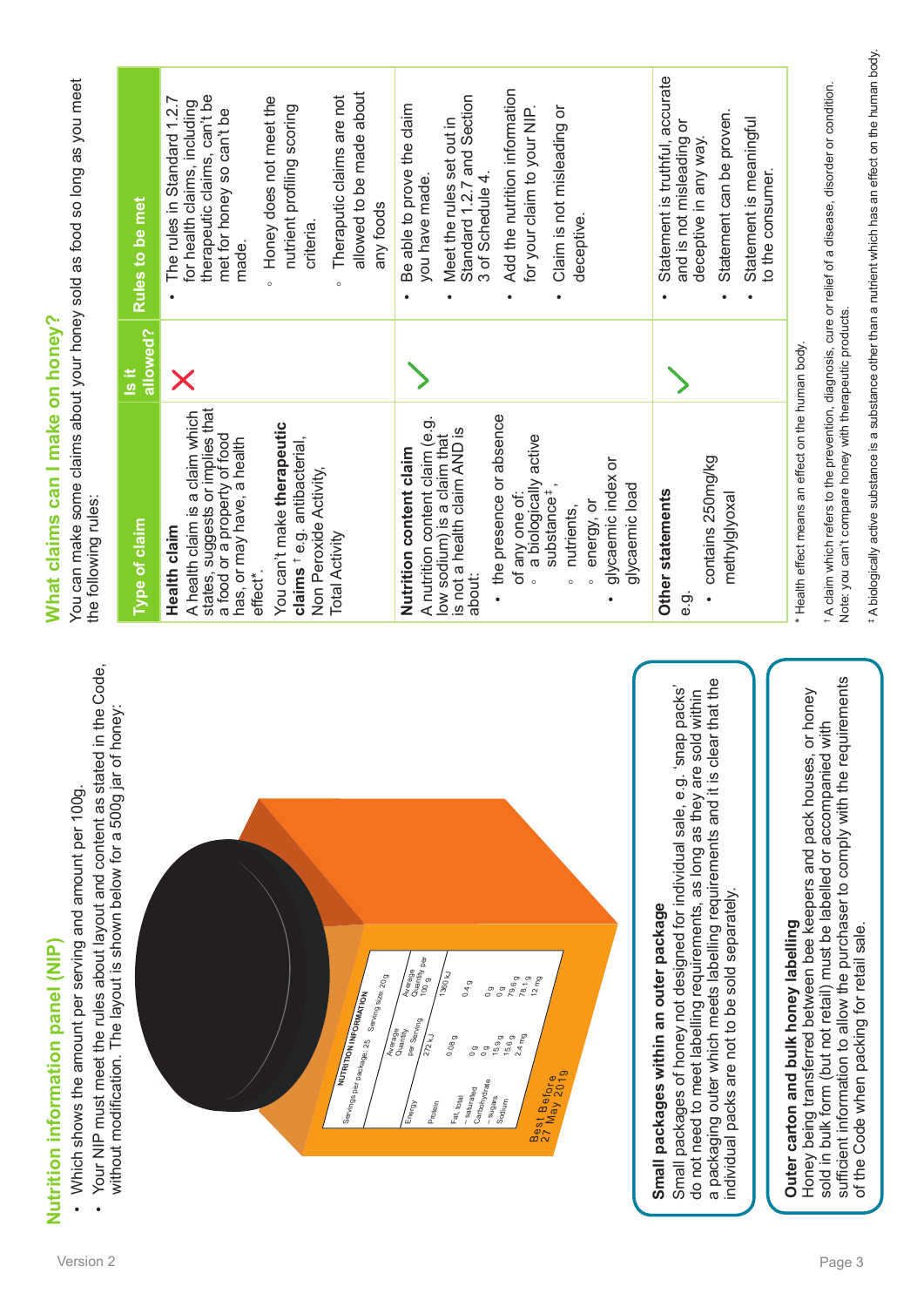## **Checklist**

| Complete one checklist per product                                                                                                                                                                                                                                               | <b>Must</b><br>have this | <b>Depends</b><br>on the | Is it on<br><b>your</b> | <b>Comments</b> |  |
|----------------------------------------------------------------------------------------------------------------------------------------------------------------------------------------------------------------------------------------------------------------------------------|--------------------------|--------------------------|-------------------------|-----------------|--|
| If the item is not applicable for your product, write N/A in<br>the comments box                                                                                                                                                                                                 |                          | product                  | label?                  |                 |  |
| Name or description of the food                                                                                                                                                                                                                                                  | $\blacktriangledown$     |                          |                         |                 |  |
| If your food is honey you must use the exact name<br>from the Code                                                                                                                                                                                                               | $\blacktriangledown$     |                          |                         |                 |  |
| Floral type stated                                                                                                                                                                                                                                                               |                          | V                        |                         |                 |  |
| Name and physical address of your New Zealand or<br><b>Australian business</b>                                                                                                                                                                                                   | $\blacktriangledown$     |                          |                         |                 |  |
| <b>Lot/batch identification</b>                                                                                                                                                                                                                                                  | $\blacktriangledown$     |                          |                         |                 |  |
| Information required for content statement to be true<br>for the life of your honey                                                                                                                                                                                              |                          | $\blacktriangledown$     |                         |                 |  |
| <b>Best Before date</b>                                                                                                                                                                                                                                                          | $\blacktriangledown$     |                          |                         |                 |  |
| <b>Storage instructions</b>                                                                                                                                                                                                                                                      | $\blacktriangledown$     |                          |                         |                 |  |
| <b>Amount of food (weight declaration)</b>                                                                                                                                                                                                                                       | $\blacktriangledown$     |                          |                         |                 |  |
| Text 2mm or bigger                                                                                                                                                                                                                                                               | $\blacktriangledown$     |                          |                         |                 |  |
| <b>Nutrition information panel (NIP)</b>                                                                                                                                                                                                                                         | $\blacktriangledown$     |                          |                         |                 |  |
| Amount per serving                                                                                                                                                                                                                                                               | $\blacktriangledown$     |                          |                         |                 |  |
| Amount per 100g                                                                                                                                                                                                                                                                  | $\overline{\mathsf{v}}$  |                          |                         |                 |  |
| Listed the energy and 6 main nutrient components                                                                                                                                                                                                                                 | $\blacktriangledown$     |                          |                         |                 |  |
| Serving per package and serving size                                                                                                                                                                                                                                             | $\blacktriangledown$     |                          |                         |                 |  |
| Layout from the Code followed                                                                                                                                                                                                                                                    | $\overline{\mathsf{v}}$  |                          |                         |                 |  |
| All of the rules about making nutrition content claims<br>in the Code are followed (only applies if you have chosen<br>to make a nutrition content claim).                                                                                                                       | $\blacktriangledown$     |                          |                         |                 |  |
| The guidance document "Getting your claims right" has a helpful checklist for making puttition on the state of the state of the state of the state of the state of the state of the state of the state of the state of the sta<br>checklist for making nutrition content claims. |                          |                          |                         |                 |  |
| Your label is easy to read                                                                                                                                                                                                                                                       | $\blacktriangledown$     |                          |                         |                 |  |
| Your label is in English                                                                                                                                                                                                                                                         | $\blacktriangledown$     |                          |                         |                 |  |
| <b>Other statements</b>                                                                                                                                                                                                                                                          |                          | $\blacktriangledown$     |                         |                 |  |
| Must be truthful, accurate and not mislead consumers                                                                                                                                                                                                                             | $\blacktriangledown$     |                          |                         |                 |  |
| Able to be proven                                                                                                                                                                                                                                                                | $\blacktriangledown$     |                          |                         |                 |  |
| Meaningful to consumers                                                                                                                                                                                                                                                          | $\blacktriangledown$     |                          |                         |                 |  |